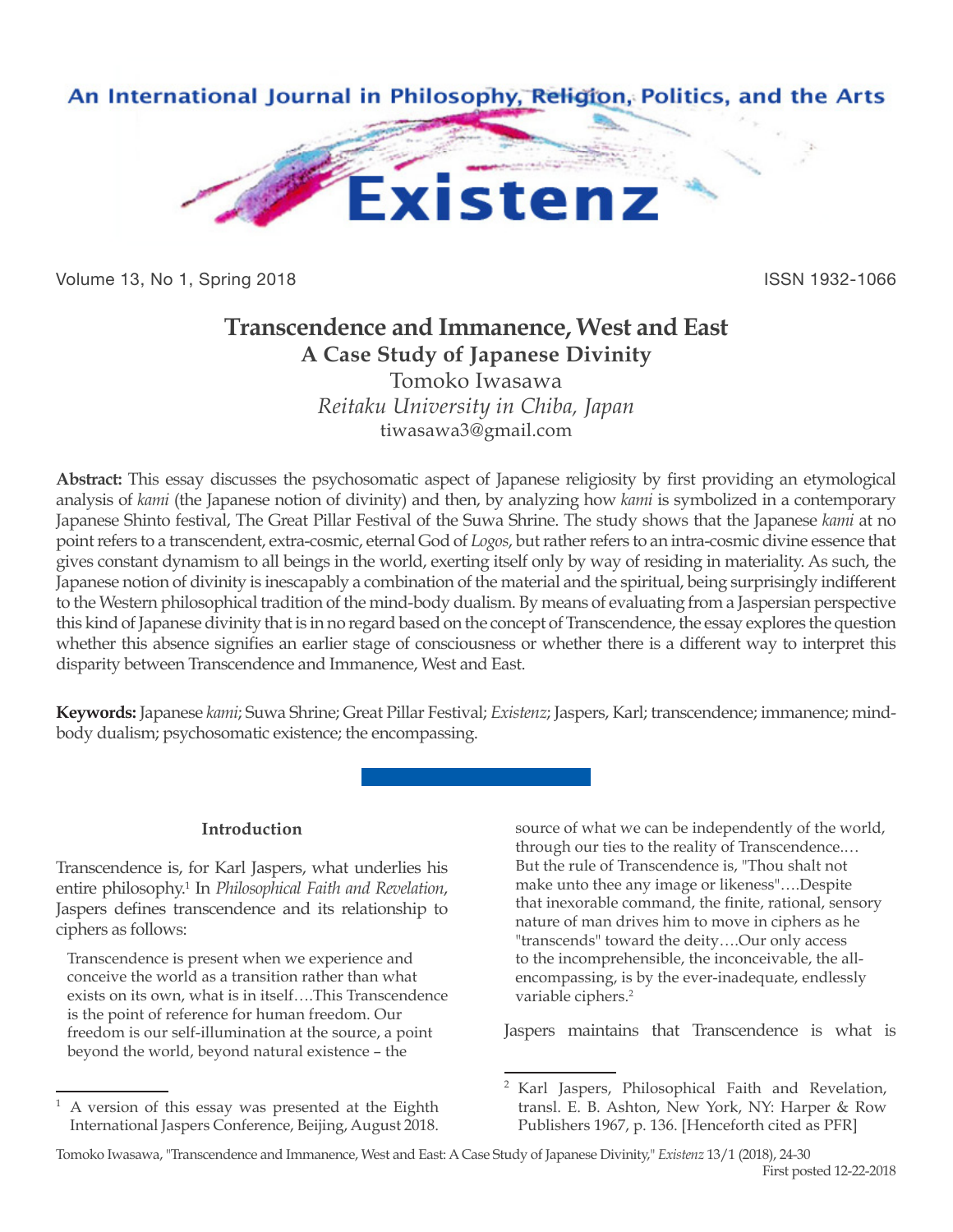beyond this world, beyond natural existence; we human beings, who are finite and sensory, always try to transcend toward this deity, for what we ultimately seek for is human freedom that can be attained by being independent of this world, of our natural, sensory existence. Given this, how can we attain it? It is only by way of ciphers, which are "ever-inadequate and endlessly variable" (*PFR* 137), and yet, "our only access to the incomprehensible, the all-encompassing" (*PFR* 137) Transcendence.

Such a notion of transcendence, that is, the transcendent, extra-cosmic, eternal God of *Logos*, is very familiar to those who belong to the Western monotheistic tradition. When viewed, however, from a comparative perspective, especially by focusing on the Japanese experience of the divine, we will find that transcendence is one of the most difficult concepts for the Japanese to understand; or, to be more precise, since the ancient time the concept of transcendence has never existed for the Japanese in understanding the divine.

The Japanese concept of divinity is called *kami*. The word *kami* has often been translated as "god." But different from the monotheistic concept of God, *kami*  never means the transcendent, extra-cosmic, eternal God of *Logos*, but rather, the intra-cosmic divine essence that gives constant dynamism to all beings in the world. Since for the Japanese the concept of transcendence has never existed, and the divine has always been what is felt, that is, what is experienced through one's body, transcendence is inescapably a combination of the material and the spiritual, body and mind, which we may call psychosomatic.

What follows is a discussion of such a psychosomatic aspect in Japanese religiosity conducted in two steps. First, an etymological analysis of *kami*, as well as of other concepts related to the Japanese sense of the sacred that explores how the ancient Japanese viewed the relationship between the divine, humans, and the world. Second, an examination how such concept of divinity is symbolically expressed in a contemporary Japanese Shinto festival, by the presentation of the Great Pillar Festival of the Suwa Shrine as an example for it. The absence of the concept of transcendence is then evaluated from a Jaspersian perspective to assess if the lack of this concept constitutes a developing stage of consciousness, or if there is any way to re-interpret this disparity between transcendence and immanence, West and East, especially in the case of Japanese divinity.

# **The Etymology of** *Kami* **and the Japanese Sense of the Sacred**

In the manner of Martin Heidegger, who maintained that "language is the house of being" and who inquired into early Greek language to pursue the actual origins of Western thinking,<sup>3</sup> I will first investigate the etymology of Japanese *kami*, and analyze how the ancient Japanese understood their being in the world.

According to recent Japanese linguistic studies, the most ancient Japanese language started with monosyllabic words, which included expressions of the primordial experience of the sacred, such as *i*, *chi*, and *hi*. These words preceded the emergence of the word *kami* and are regarded as the primal Japanese concept signifying the divine.<sup>4</sup> The commonality that underlies these archaic words in common is the feeling of awe and reverence in confronting the supernatural power—a power that seems to be very similar to what Rudolf Otto called *mysterium tremendum et fascinans* which is both creative and destructive by virtue of its overwhelming power, but eventually provides beings in this world with vigorous life force.<sup>5</sup> The ancient Japanese thus held an animistic view of life, sensing a hidden spirituality, which they called *i*, *chi*, and *hi*, in all things and phenomena. I will now analyze these concepts respectively.

(1) The word *i* originally meant "life"  $(\pm)$ , "breath"  $($ 息), "air"  $($ 気), and was also used as a prefix to the things and phenomena that are full of life force and therefore awe-inspiring. For example, *i-tsuki* (イ-槻) meaning "zelkova" and *i-zasa* (イ-笹) meaning "bamboo grass" are filled with life force. In Japan these are the trees that are traditionally being regarded as sacred. When used as an adjective, i was transformed into *iku*,

<sup>3</sup> Martin Heidegger, "Letter on Humanism," in *Basic Writings*, transl. David Farrell Krell, New York, NY: HarperSanFrancisco 1977, pp. 213-66, here p. 217.

<sup>4</sup> See Takeo Matsumura, *Nihon Shinwa no Kenkyū* (*A Study of Japanese Myth*), *Vol. 4*, Tokyo, JP: Baifūkan 1959, pp. 241-314. [Henceforth cited as *NSK*] Matsumura discusses the genealogy of the ancient Japanese concepts *chi*, *tama*, and *kami*. Also, see Hiroshi Tsuchihashi, *Nihongo ni saguru Kodai Shinkō* (*An Ancient Religious Belief Explored through the Japanese Language*), Tokyo, JP: Chūkō Shinsho, 2000. [Henceforth cited as *NKS*] Tsuchihashi analyzes the ancient Japanese concepts of *i*, *hi*, and *chi*.

<sup>5</sup> Rudolf Otto, *The Idea of the Holy*, transl. John W. Harvey, Oxford, GB: Oxford University Press, 1958.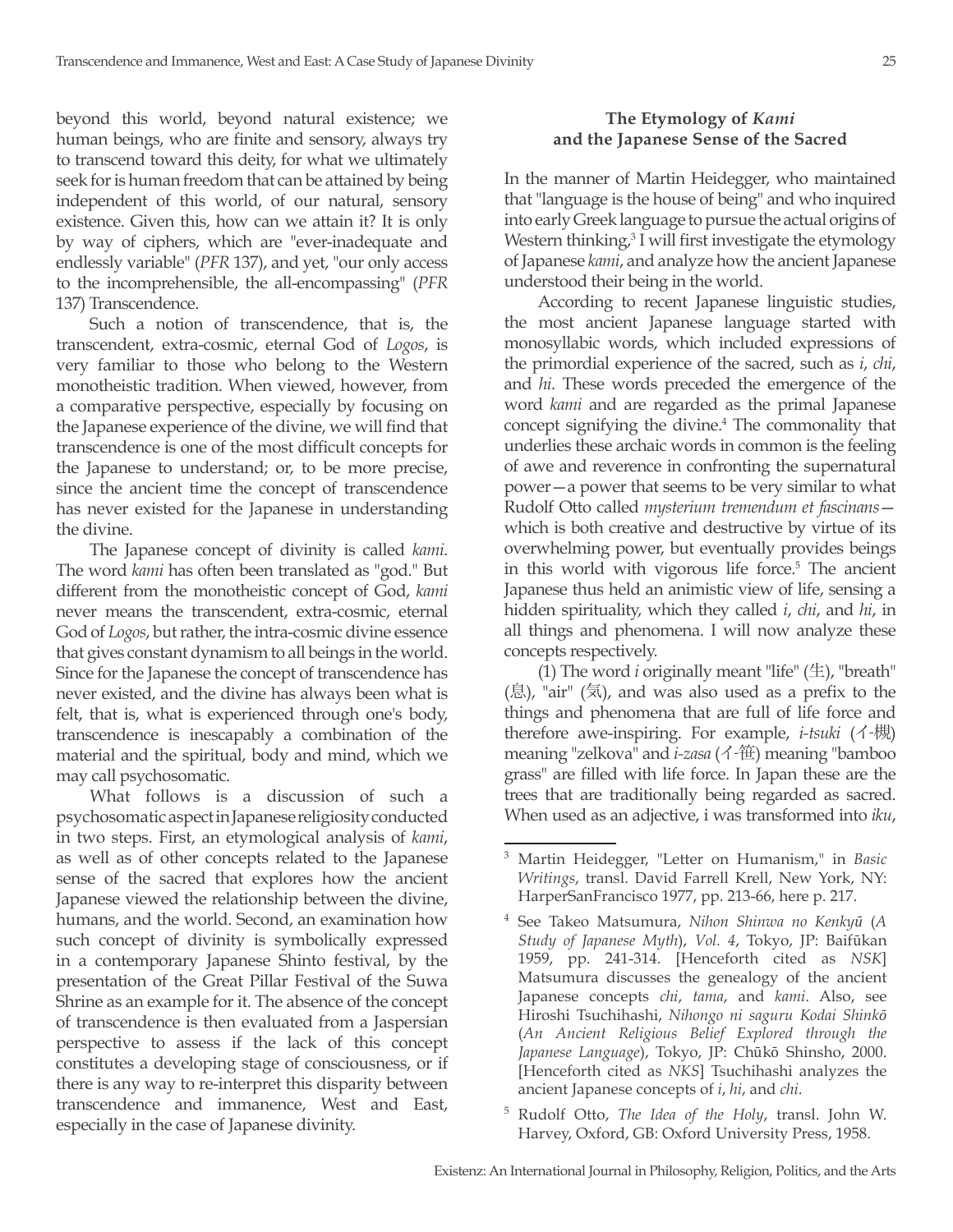and made such words as *iku-tachi* (生太刀, a sword full of life force) and *iku-yumiya* (生弓矢, a bow and arrow full of life force). When used as verb, *i* became *i-mu* (イム・斎ム・忌ム) and *i-wa-u* (イハフ・斎フ)—the two contrasting attitudes of facing the sacred: the former means "observing abstinence when confronting a supernatural force marked off as simultaneously sacred and forbidden, because of its destructive power" (that is, the attitude to be taken when facing a taboo), while the latter means "revering an awe-inspiring supernatural force that is now transformed into a life-giving, creative power." Thus the archaic Japanese word *i* represents the primordial experience of humanity in facing the sacred, which consists of two different and paradoxical aspects, namely of the wild and tranquil, the awful and merciful, and the destructive and life-giving.

(2) The word *chi* was used mainly as a suffix to signify nature deities. For example: *ika-tsu-chi* (雷, thunder), *kagu-tsu-chi* (火, fire), *yama-tsu-chi* (薪, firewood), *no-tsu-chi* (草, grass), and *oro-chi* (大蛇, snake). Also, *chi* by itself constitutes such nouns as "blood" (血), "breast milk"  $(\angle$ 乳, "wind"  $(\angle \text{M})$ , and "ground" (地). *Chi* thus signifies a strong power in general, and is contained in the word *chi-kara* (力), which means "power" in Japanese.<sup>6</sup>

(3) The word *hi* represents an abstract notion of this mysterious power of the life force, and was applied to such words as "spirit" or "soul" (霊) or "the sun" (日) (*NKS* 135-42).

After a long, historical debate, recent Japanese etymological studies maintain that the word *kami* has its origin in the archaic verb *kumu* (籠む・隠む, to be hidden). The word *kumu* was also pronounced *kamu*  when combined with other words, such as *kamu-nabi*  (神奈備, the sacred forests and mountains where the divine descends), *kamu-sabi* (神さび, the divine remains in that sacred thick forest), and *kamu-na-gara* (神ながら, the condition in which the divine essence is fulfilled). The word *kamu*, now combined with the noun *i* made *kamui* = *kami*. <sup>7</sup> *Kami* is, therefore, *i* that is hidden; the mysterious power full of life force that cannot be seen or described.

Out of the concept of *i* was created another important Japanese word relating to *kami*. In the word "life" (*i-no-chi*), the ancient Japanese have combined the concepts of *i* and *chi*: *chi* (力 the power) of *i* (息 breath, 気 air,  $\pm$  life) = life force. Such an archaic notion of  $i$  – the polysemous word representing life, breath, and spirit is not foreign to the Western tradition, as we find examples for it in Greek words such as *psyche* (breath of life, soul) and *pneuma* (air, breath, spirit), and also in the Latin *anima* (breath, soul, spirit) and *spiritus* (breath, spirit). Here, too, the concepts of life—breath—spirit are inseparably connected to one another.

# *Kami* **as** *Musuhi*

When *kami* in the notion of the power of *i* that is hidden was developed in Japanese myth in the eighth century, and its creative aspect was especially emphasized, it was given the name of *musuhi*, referring to the first *kami* that appears at the very beginning of Japanese cosmogony. The *Kojiki* introduces *musuhi* as follows:

At the time of the beginning of heaven and earth, there came into existence in TAKAMA-NO-HARA a deity named AME-NO-MI-NAKA-NUSHI-NO-KAMI; next, TAKA-MI-MUSUHI-NO-KAMI, next, KAMI-MUSUHI-NO-KAMI. These three deities all came into existence as single deities, and their forms were not visible.<sup>8</sup>

In Japanese cosmogony, what existed in the beginning was not God, nor even nothingness, but *Taka-ma-no-hara* (the Plain of High Heaven), which was already there without being created. Upon this plain appeared the triad of *kami*: *Ame-no-mi-naka-nushino-kami* (The Deity Who Is Lord of the Sacred Center of Heaven), *Taka-mi-musuhi-no-kami* (High Deity of *Musuhi*), and *Kami-musuhi-no-kami* (Divine Deity of *Musuhi*). Interestingly, these deities took no positive action. Unlike the concept of God in the Abrahamic traditions, these *kami* created nothing, but concealed

<sup>6</sup> See NSK 248-62, NKS 142-5, and Sadasumi Motegi, *Nihongo to Shinto* (*The Japanese Language and Shinto*), Tokyo, JP: Kōdansha 2007, pp. 48-54.

<sup>7</sup> Atsuyoshi Sakakura, "Gogen—Kami no Gogen wo Chūshin ni" (Etymology—Focusing on the Etymology of Kami) in *Kōza: Nihongo no Goi, Vol. 1: Goi Genron*, ed., Kiyoji Satō, Tokyo, JP: Meiji Shoin 1982, pp. 89-107. This thesis of Sakakura has become an established theory on the etymology of *kami*. For example, Minoru Sonoda

develops his discussion on the meaning of *kami*, based on Sakakura's thesis, in *Daredemo no Shinto* (*Shinto for Everyone*), Tokyo, JP: Kōbundō 1998, pp. 24-7, and in "Nihon ni okeru Reiteki Seimei-kan to Gendai" (The Japanese Concept of Life and Soul, and its Implication to the Present Day), *Journal for the Comparative Study of Civilizations* 11 (2006), pp. 185-95, here pp. 186-7.

<sup>8</sup> *Kojiki*, transl. Donald L. Phillipi, Tokyo, JP: University of Tokyo Press 1968, p. 47.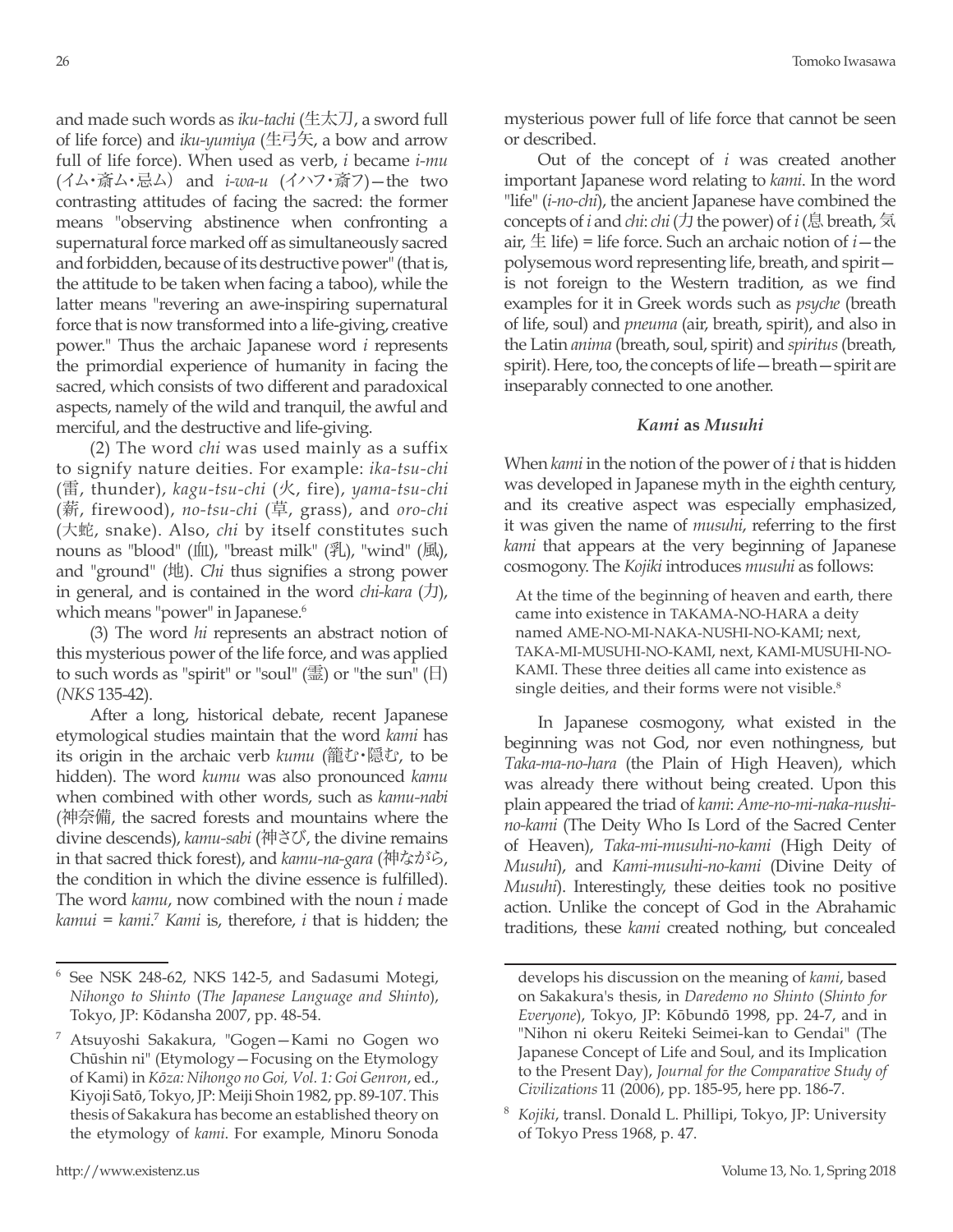themselves after emergence. As its name indicates, the first deity is supposed to be the lord of heaven, and therefore, of the entire cosmos that will come into being. Despite this seemingly central role, this deity appears only in this opening remark, and in the rest of the text it is never mentioned again. In contrast with the mysterious character of this deity, the following two deities embody musuhi, the core principle underlying the Japanese concept of *kami* and of the sacred.

The word musuhi consists of two parts: *musu* and *hi*. *Musu* is a verb primarily meaning "to come into being" (生す) as well as "to give birth" (産す). The word is also used in the sense of "steaming" (蒸す), "breathing" (息), and further, is associated with the concept of tying or bearing fruit (結ぶ, *musubu*). Uniting these multiple meanings, the word *musu* suggests the primordial, biological image of the dynamic cycle of life. When combined with *hi*, the plural meanings of *musuhi* include "awe-inspiring mysterious divine power."<sup>9</sup> In sum, *musuhi* can be understood as "the vital force that brings about the dynamic cycle of life, the everproliferating process of being." By introducing these *musuhi* deities at the very beginning of its cosmology, the Japanese myth provides a contrasting worldview to the Judeo-Christian one.

# *Naru***: The Mode of Being of** *Kami*

Judeo-Christian cosmogony is characterized by the concept of creation, which is based on the duality of the creator and the created. By contrast, being indifferent to this kind of duality, Japanese cosmogony describes the image of an organism's dynamic process of emerging, growing, and proliferating, revealing how the ancient Japanese have understood the fundamental principle of being. The concept of being has never meant for the Japanese "to exist absolutely or eternally" as it has in the case of Judeo-Christian tradition; rather, the Japanese have understood both, Being and beings, inseparably through such process phenomena as "coming into being (生り出る, *nari-ideru*), "becoming" (変化, *naru*), and "being matured" (成り終わる, *nari-owaru*), and called this comprehensive process to be *naru*—a verb in the active, $10$  not in the passive like the Judeo-Christian

notion of being created (by God).

In this context, *kami*'s mode of being, *naru*, signifies the whole process of generation and re-generation, the dynamic cycle of birth, growth, death, and re-birth, and *musuhi* symbolizes the divine essence that brings about this dynamism. It is this bio-centric notion of *musuhi* (noun) and *naru* (verb) that the Japanese concept of *kami* originated from. *Kami* never means the transcendent, extra-cosmic, eternal God of *Logos*, but rather, the intra-cosmic divine essence that gives constant dynamism to all beings in the world. Indeed, for the Japanese, the concept of transcendence has never existed, but the divine has always been what is felt, that is, what is experienced through one's body; in contrast, "transcendence" is a concept, a logical presupposition, and not a bodily experience. The Japanese experiences of *kami*, *musuhi*, and *naru kami* thus reveal how strongly the Japanese religiosity focuses on life and its dynamism.

The ancient Japanese believed that we cannot see the force of *kami* as *musuhi* but that we can experience it through our bodies. In other words, the divine essence can exert itself only by residing in the material, and so, it is inescapably a combination of the material and the spiritual, the visible and the invisible. $11$  In this way, the notion of Japanese divinity is surprisingly indifferent to the Western philosophical tradition of mind-body dualism.

According to Heidegger, the mind-body dualism has its origin, not in the modern West, but in Ancient Greece where the concept of philosophy was born. Heidegger showed that when the Greek philosophers asked a question: "*ti estin* (What is it?)," the very form of its questioning already presupposed a dichotomy between the sensible (matter) and the intelligible (form), the intelligible being the cause of the sensible, and therefore superior to it. Philosophy consists in this project of questioning *ti estin*; yearning for the intelligible, it pursues the what-ness or Being-ness of being.12 Heidegger, and, also Maurice Merleau-Ponty, opposed this long philosophical tradition of placing

<sup>9</sup> A detailed discussion concerning the meaning of *musuhi* is given in Yoko Mori, *Kodai Nihonjin no Kamiishiki* (*The Concept of Kami for the Ancient Japanese*), Tokyo, JP: Kasama-shoin 2016, pp. 19-67.

<sup>&</sup>lt;sup>10</sup> See Masao Maruyama, "Rekishi-ishiki no Kosō (The

Old Stratum of Historical Consciousness)," in *Chūsei to Hangyaku* (*Faith and Rebellion*), Tokyo, JP: Chikuma Gakugei Bunko 2006, pp. 359-75.

<sup>11</sup> A discussion of the ancient Japanese concepts of *tama* and *karada* (body) is in Ikuo Nakamura, *Nihon no Kami to Ōken* (*The Japanese Kami and the Royal Authority*), Kyoto, JP: Hōzōkan 1994, pp. 5-34

<sup>12</sup> Martin Heidegger, *What is Philosophy?*, transl. Jean T. Wilde and William Kluback, Lanham, MD: Rowman & Littlefield Publishers, 2003.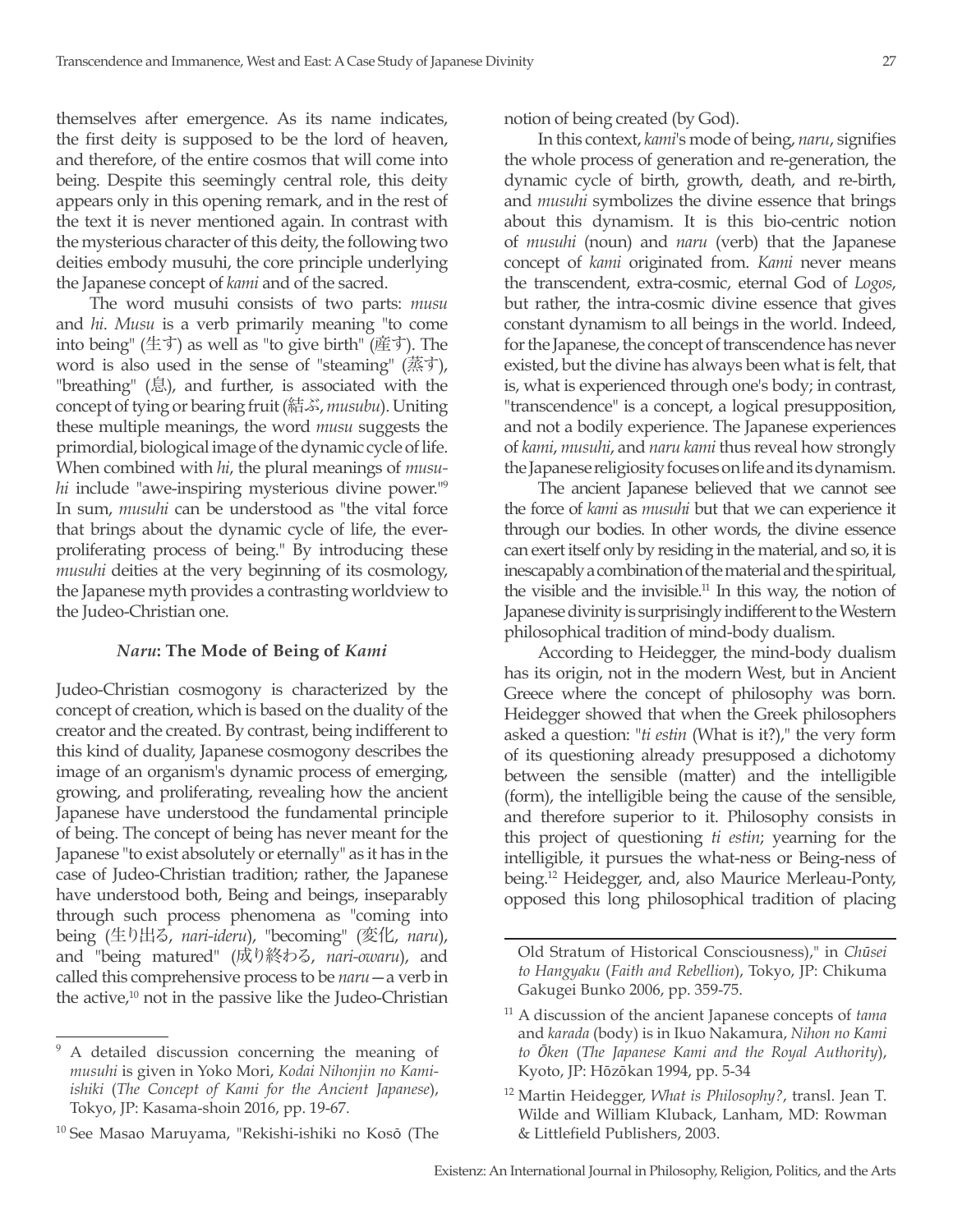the intelligible as the source of knowing Being-as-such, and maintained that we should look for what Merleau-Ponty called the "wild Being," in which the sensible and the intelligible, the visible and the invisible, were not yet separated.13 Indeed, an inquiry into the psychosomatic aspect of Japanese *kami* may provide an interesting example of this Heideggerian and Merleau-Pontian project of searching for this wild Being.

# **The Suwa Pillar Festival**

An interesting Shinto festival that symbolizes this Japanese psychosomatic experience of the divine is the Great Pillar Festival of the Suwa Shrine. It is called *Onbashira-sai* (御柱祭), it is held every six years since the fourteenth century if not earlier, and has continued to be held until today with only a few changes to its style. In this festival, sixteen fir trees that are specially selected for it are cut down in the mountains and their trunks are dragged over miles of rough terrain to the villages around Lake Suwa, where they are erected in the courtyards of the four shrines that constitute the Suwa Shrine. In the most recent festival of 2016, about twenty thousand active participants were joined by more than one million viewer-participants for celebrating the festival. What is being symbolized in this festival that attracts so many people?

There is an old *Onbashira-sai* saying that Suwa people are always mentioning: "The Great Pillars in the mountains descend to villages and become *kami*." This is the festival that connects the mountain and the village physically as well as symbolically. The *Onbashira* pillars are obtained and dragged down from the sacred shrine woods called Okoya Mountain, a part of the lofty Yatsugatake Range. It may be said that these selected fir trees symbolize the wild mountain *kami* for the Suwa people. While the Suwa Shrine consists of four shrines, I will focus here exclusively on one of these shrines, called the Mae-miya.

In early April, when it is still cold with occasional snowfall occuring, the gigantic pillars that were recently prepared are moved solemnly down the mountain. With a *kiyari* chant that helps pulling a heavy load, people take up the ropes, and the pulling of the *Onbashira* begins. The *kiyari* chant sets the pace for the pulling, which is then answered by a chorus of chanting by the shrine parishioners. From this starting point, the pillars are pulled for three days, along a twelvekilometer route to the shrines in the Suwa Basin. This sacred route, Onbashira Road (御柱街道), leads straight from the mountain to the village.

The pulling is never easy. Under the unsettled spring weather in the Yatsugatake area, people sometimes suffer from the effects of snow, rain, or a sandstorm. The shrine parishioners who withstand such difficulties in order to complete this pulling seem to experience—to use Émile Durkheim's terminology—a form of collective effervescence, an ecstatic, extraordinary moment that excites the participants and serves to make them united with one another. They pull the sacred pillars singlemindedly as if they were bringing the wild mountain *kami* into the village, while spreading its exuberant life force here and there.

This ecstatic experience comes to a climax with the *ki-otoshi* (木落とし) ritual where the shrine parishioners drop the pillars on the steep slope of approximately nineteen meters high. This act may be interpreted as symbolizing the ultimate moment when the wild *kami*  violently explodes its savage nature. The parishioners, however, are never aware of such an interpretation. What moves them is not that abstract notion, but their own bodily excitement, their own wildness, which was stirred up by becoming one with the *Onbashira*, the primordial life force.

Symbolically stated, the *Onbashira* festival is full of sexual elements, most of which in this case are masculine. In the first place, the very shape of pillars reminds us of a phallus worship that was widely observed in ancient societies. In ancient religions, phallic symbols represented enhancing one's life force and bringing about fertility. We may say that the moment of *ki-otoshi* symbolizes the fullness of life force, or, more metaphorically, the climax in the sexual sense. The male shrine parishioners devote themselves in this *ki-otoshi* ritual at the risk of their lives. Their motivation comes from the belief that the more they are exposed to the risk of death, the more strongly they feel their life force welling up.

After the pillars were pulled down the slope, they are drawn into the frigid Miyagawa River fed by snowmelt from the Yatsugatake Range. The ritual is called *kawa-goshi* (川越し, crossing the river) and its symbolic meaning is that the pillars take a purifying bath before being put into the shrine. With the *kawagoshi*, the three-day Yamadashi event ends, and the pillars take a rest until another celebration rite called

<sup>13</sup> Maurice Merleau-Ponty, *The Visible and the Invisible*, transl. Alphonso Lingis, Evanston, IL: Northwestern University Press 1968, p. 121.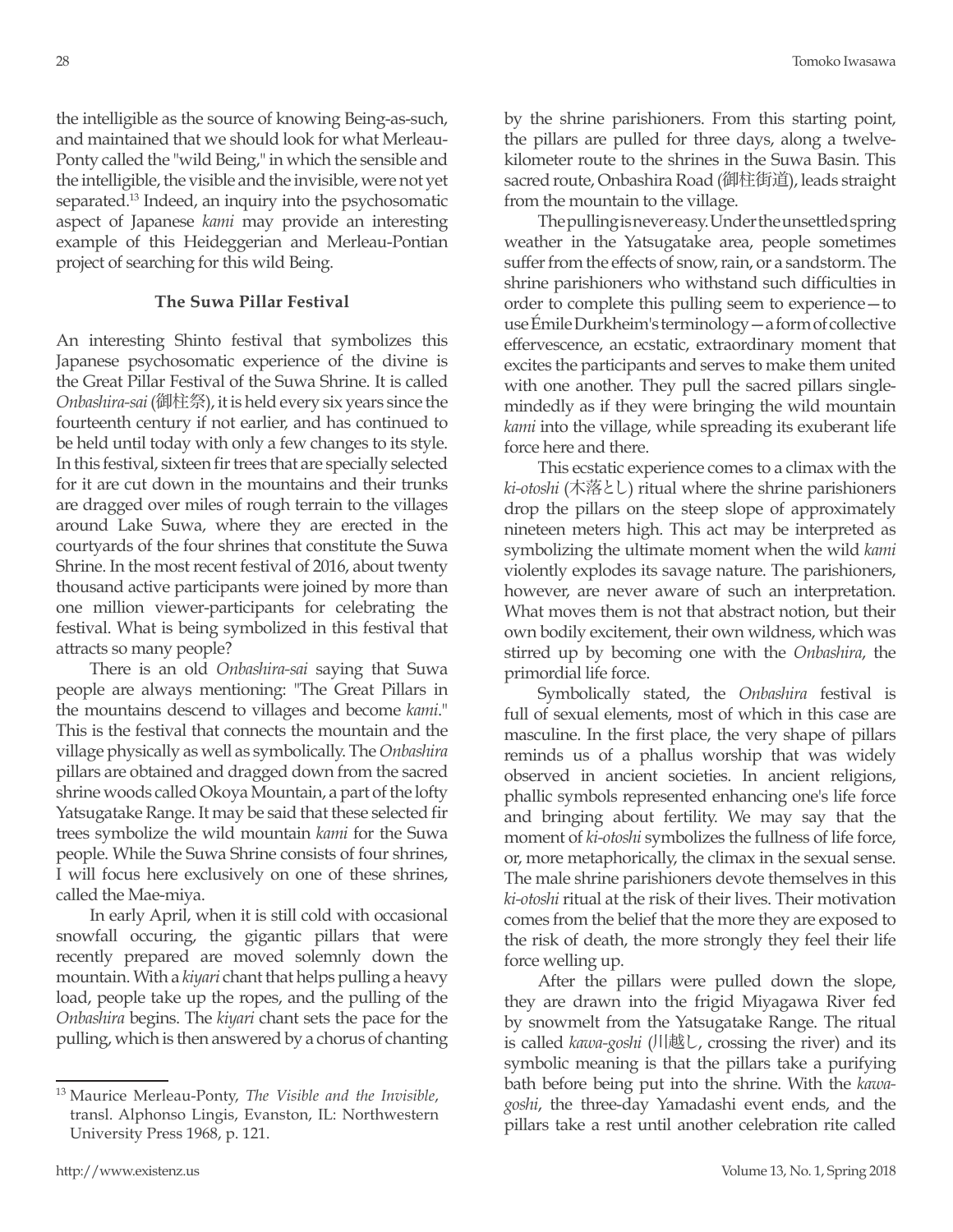*Satobiki* will be performed in a month's time.

The final climax of the *Onbashira* festival is reached in early May when the *Satobiki* (里曳き) is held. During this event, the now purified, sacred pillars are pulled through the villages, as if to spread their life force around, and they head toward their ultimate destination, the Mae-miya shrine. There, the moment of erecting the pillars on the ground can finally be attended. The sacred pillars are now standing at the four corners of the shrine courtyard, symbolizing that *kami*  has descended and been pacified. Thus, the *Onbashira*  festival that has lasted for several months now comes to an end. The celebration of life force and its renewal is epitomized in the erection of new pillars in the spaces vacated by the old pillars.

In Shinto thought, *kami* is what descends to this world, to the material, to the bodies; one cannot see the force of *kami* but one can experience it through one's body. The Japanese *kami* symbolizes life force, and in this way, the constant rejuvenation and reinvigoration of *kami* becomes a central theme in Japanese Shinto.

It is often said that Japanese shrines symbolize the womb. By going back to the original place of existence one can regenerate, transform the unbalanced, inactive state of life force into the balanced, active state of life force, in sum, to be reborn to a new mode of being. This is reminiscent of Mircea Eliade's phraseology: "the return to the womb."14 The womb symbolizes the prenatal, embryonic state, where there is no form, no separation of body and mind, the visible and the invisible yet; it is the Night before Creation. In this womb, we immerse ourselves in the primordial waters in order to dissolve our boundaries; or, more properly speaking, it is not merely nothing but fullness, from which all beings, all forms are born. In this transformation, the unbalanced, inactive state of mind-body is not regarded as evil to be annihilated, but it is a necessary process for its renewal and reorganization. In other words, the transformation of being is realized, not by overcoming the physical and by transcending toward the metaphysical (the physical being the source of evil in the Judeo-Christian tradition), but by returning to the womb, the original birthplace of being, where body and mind, the physical and the metaphysical, are not yet separated. Another point to note is that shrines are always located in nature, such as in thick forests and mountains, so that this transformation can be experienced with body and mind, physically and spiritually. The theme of the return to the womb thus permeates Shinto thought. Ultimately, the constant rejuvenation and reinvigoration of being becomes the central theme of Japanese *kami*  worship. Again, it needs to be emphasized that this rejuvenation is accomplished, not by negating the body and separating it from the mind, but by meaningfully resuscitating it, so that it can bring dynamism into psychosomatic existence.

#### **Conclusion**

By evaluating from a Jaspersian perspective this kind of Japanese divinity that is in no regard based on the concept of Transcendence, the question arises if this absence signifies an earlier stage of consciousness or if there is a different way to interpret this disparity between Transcendence and Immanence, West and East. An answer to this question may be found in examining the three concepts that Jaspers emphasized throughout his philosophizing activity: *das Umgreifende*, *Existenz*, and *Existenzerhellung*. The Jaspersian *Umgreifende* is generally translated as "the encompassing," *Existenz* means "irreducible human existence," and *Existenzerhellung* stands for "the illumination of irreducible human existence."15

Jaspers maintains that philosophy is thinking from totality—the concept that forms the basis of the encompassing and signifies the unity or simultaneity of subject-being and object-being. This concept Jaspers has developed through his criticism of Western

<sup>14</sup> Mircea Eliade, *Myth and Reality*, New York, NY: Harper & Row Inc. 1963, p. 79. Eliade discusses here the symbolic meaning of this concept: "From the structural point of view, the return to the womb corresponds to the reversion of the Universe to the 'chaotic' or embryonic state. The prenatal darkness corresponds to the Night before Creation and to the darkness of the initiation hut.…The initiation myths and rites of *regressus ad uterum* (the return to the womb) reveal the following fact: the 'return to the origin' prepares a new birth, but the new birth is not a repetition of the first, physical birth. There is properly speaking a mystical rebirth, spiritual in nature—in other words, access to a new mode of existence. The basic idea is that, to attain to a higher mode of existence, gestation and birth must be repeated; but they are repeated ritually, symbolically."

<sup>&</sup>lt;sup>15</sup> As for these translations, I refer to Gerhard Knauss, "The Concept of the 'Encompassing' in Jaspers' Philosophy," in *The Philosophy of Karl Jaspers*, ed. Paul Arthur Schilpp, New York, NY: Tudor Publishing Company 1957, pp. 141-75.